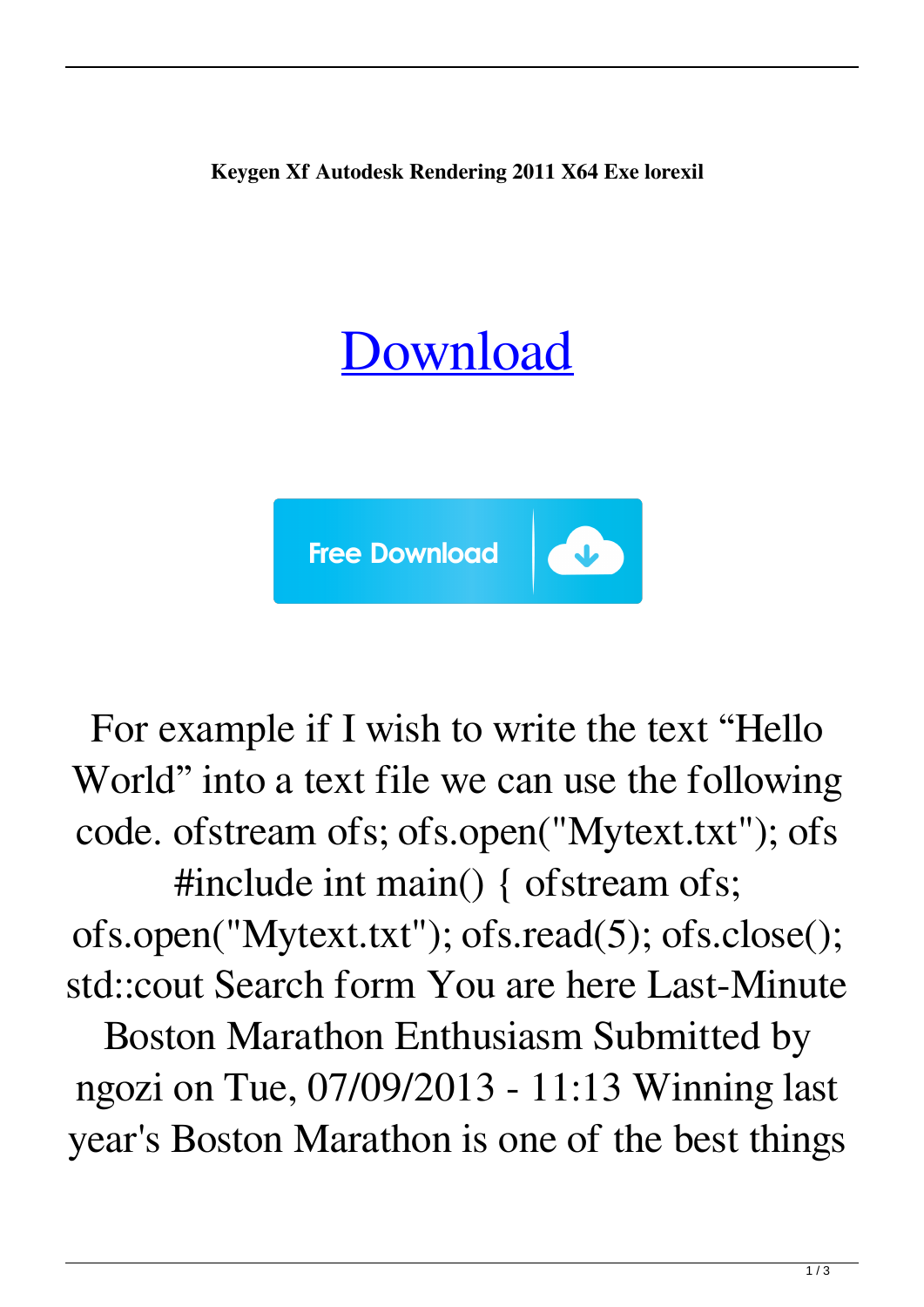that ever happened to me. I'm not exaggerating when I say it saved my marriage, because it was like one of those half-finished crossword puzzles, and now, it's complete. Of course, that isn't the only reason I'm so excited for today. I'm also excited because I'm going to start exercising more, eat a lot of fruits and